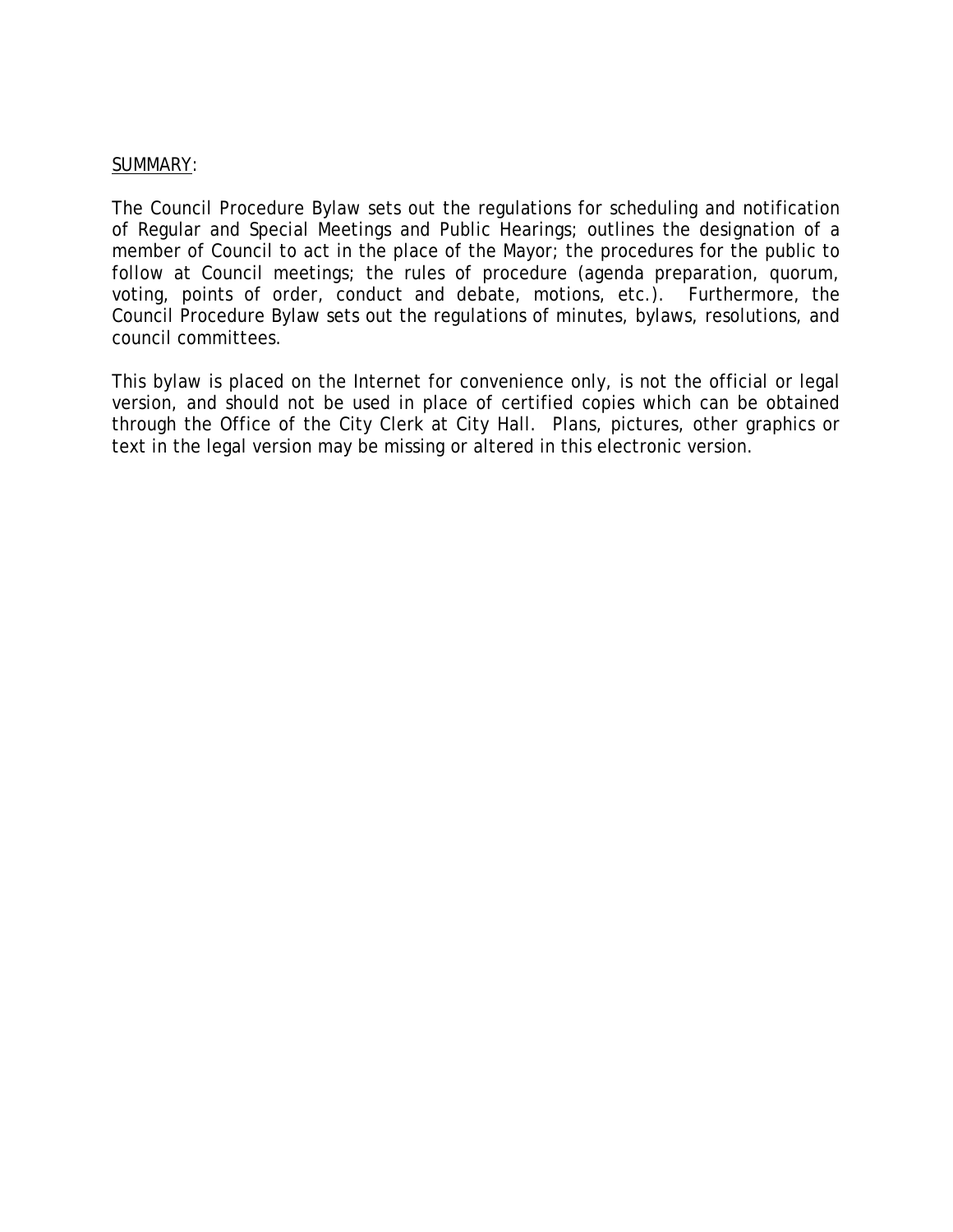# **CITY OF KELOWNA**

# **BYLAW NO. 9200 REVISED: May 7, 2012**

## **CONSOLIDATED FOR CONVENIENCE TO INCLUDE BYLAW NO. 9550, 9820, 10157, 10326 and 10649**

## **Council Procedure Bylaw**

The Municipal Council of the City of Kelowna, in open meeting assembled, enacts as follows:

## **PART 1 – INTERPRETATION**

#### **General**

- 1.1 The provisions of this bylaw govern the proceedings of Council and all standing, select and other committees of Council, as applicable.
- 1.2 In cases not provided for under this bylaw, Council may determine the appropriate rules of procedure, or may follow The New Robert's Rules of Order, 2<sup>nd</sup> edition, 1998, so long as those rules are applicable in the circumstance and are not inconsistent with the provisions of this bylaw or with the *Community Charter*.
- 1.3 Any enactment referred to herein is a reference to an enactment of British Columbia and regulations thereto, as amended, revised, consolidated or replaced from time to time, and any bylaw referred to herein is a reference to an enactment of the Council of the City of Kelowna, as amended, revised, consolidated, or replaced from time to time.
- 1.4 The headings used in this bylaw are for convenience of reference only. They do not form part of this bylaw and are not to be used in the interpretation of this bylaw.
- 1.5 If any section, paragraph or phrase of this bylaw is for any reason held to be invalid by reason of a Court of competent jurisdiction, such decision shall not affect the validity of the remaining portions of the bylaw.
- 1.6 This bylaw may be cited for all purposes as City of Kelowna "Council Procedure Bylaw No. 9200".
- 1.7 City of Kelowna Council Bylaw No. 7906, together with all amendments to it, is hereby repealed.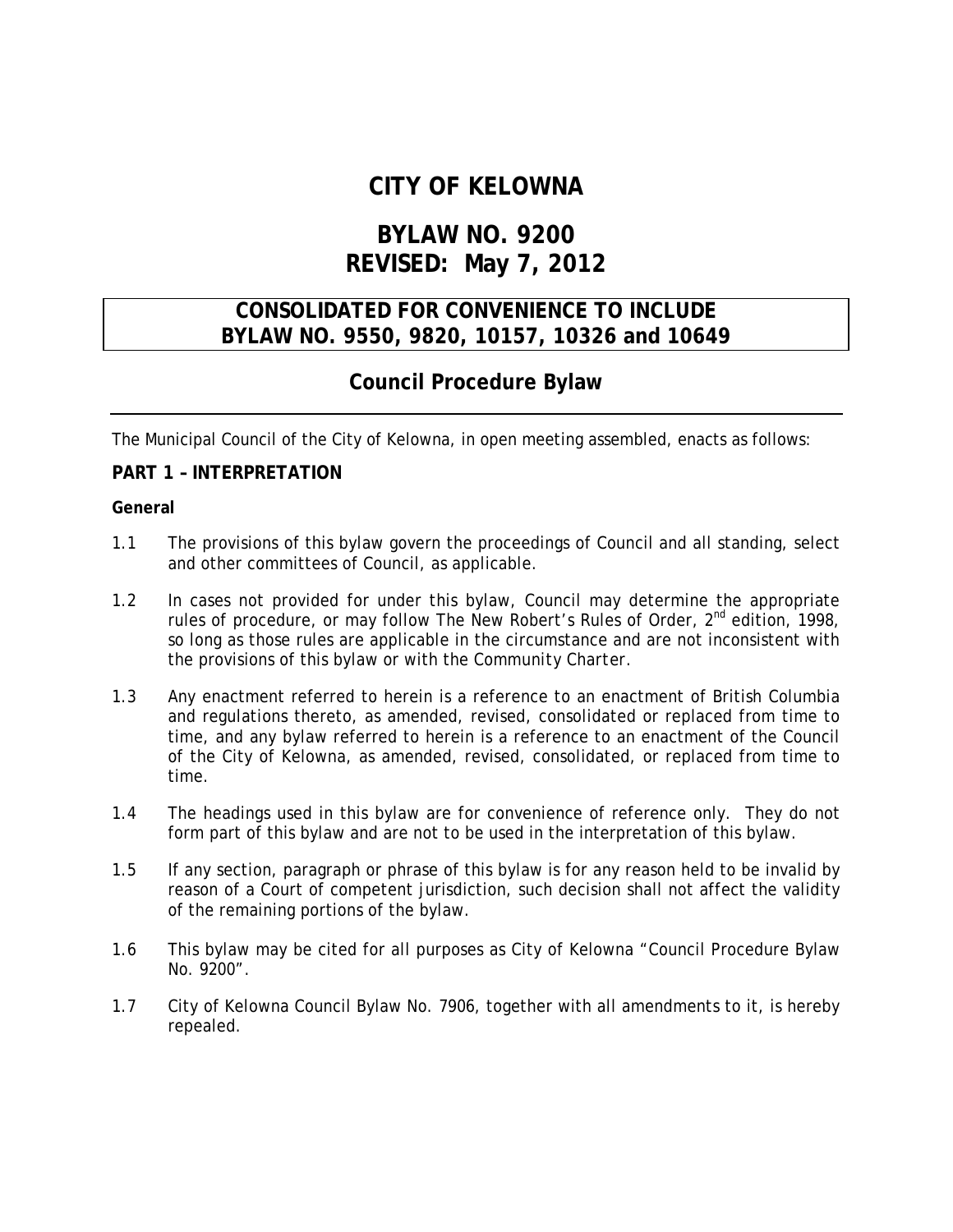#### **Interpretation**

**BL10326 and BL10649 amended this section:** 

1.8 In this bylaw:

| "City"         | means the City of Kelowna                                                                                                                                                         |
|----------------|-----------------------------------------------------------------------------------------------------------------------------------------------------------------------------------|
| "City Clerk"   | means the individual appointed by Council as the officer<br>assigned the responsibility of corporate administration of the<br>City of Kelowna, or his or her lawful deputy        |
| "City Hall"    | means Kelowna City Hall located at 1435 Water Street, Kelowna,<br>British Columbia                                                                                                |
| "City Manager" | means the individual appointed by Council as the City Manager or<br>who holds the position of chief administrative officer of the City<br>of Kelowna, or his or her lawful deputy |
| "Council"      | means the municipal council of the City of Kelowna                                                                                                                                |
| "Deputy Mayor" | means the Councillor designated pursuant to section 3.1 of this<br>bylaw for the applicable date                                                                                  |
| "Notice Board" | means the notice board at City Hall designated by the City Clerk<br>for posting of legal notices and Council meeting information                                                  |
|                | "Other Committees" means those Advisory, Boards, Task Force or other Committees<br>appointed by Council."                                                                         |

"Public Notice Posting Place" means the Notice Board

1.9 Unless otherwise defined in this bylaw, words used herein shall have the meanings defined in the *Community Charter* or the *Local Government Act*, as applicable.

## **PART 2 – SCHEDULE AND NOTICE OF COUNCIL MEETINGS**

#### **Schedule of Meetings**

- 2.1 An inaugural Council meeting shall be held on the first Monday in December following a general election of Council, unless a quorum of Council has not yet taken office in which case the inaugural Council meeting shall be called as soon as reasonably possible after a quorum has taken office.
- 2.2 (a) Regular Monday afternoon and Tuesday evening Council meetings, and public hearings, shall be held on the dates each year established by a resolution of Council prior to December  $15<sup>th</sup>$  of the preceding year, unless Council passes a resolution to cancel a particular meeting.
	- (b) Regular Monday morning Council meetings shall be held on the dates each year established by a resolution of Council prior to December  $15<sup>th</sup>$  of the preceding year, unless Council passes a resolution to cancel a particular meeting or the City Manager determines that there is not sufficient business to be discussed to warrant the holding of a particular meeting.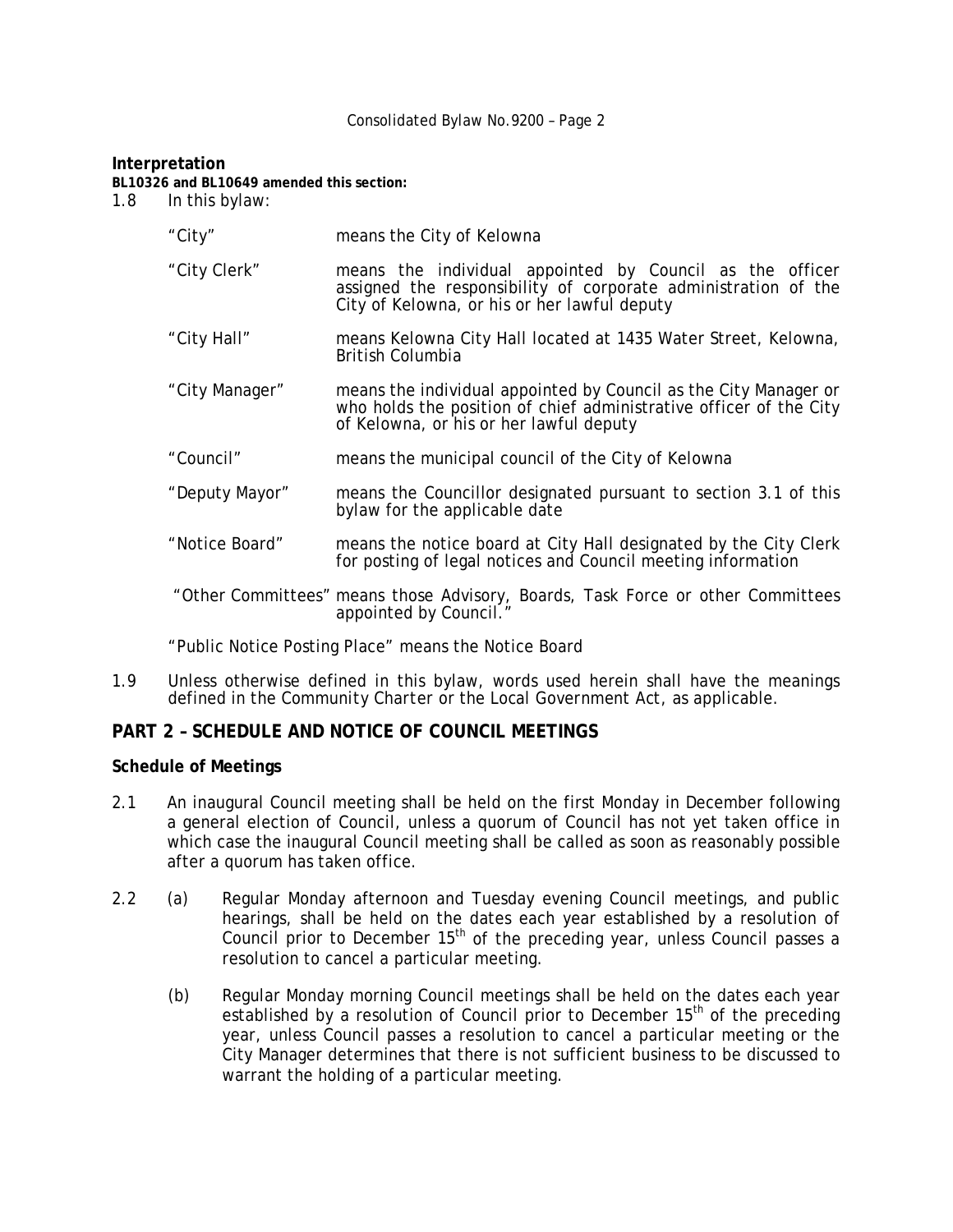2.3 Regular Monday afternoon Council meetings shall be scheduled to begin at 1:30 p.m. unless Council passes a resolution to change the time of a particular meeting

**BL9550 amended section 2.4:** 

2.4 Public hearings shall begin at 6:00 p.m. on Tuesday evening, unless Council passes a resolution to change the time of a particular hearing, and Regular Tuesday evening Council meetings shall begin after the conclusion of the public hearing or if there is no public hearing, at 6:00 p.m.

## **Special Meetings**

2.5 A special meeting of Council, which is any meeting other than a regular meeting scheduled pursuant to this Part or an adjourned meeting, may be called by the Mayor or by two members of Council in accordance with the provisions of the *Community Charter*.

**BL10157 added the following:** 

- 2.5 (a) Committee of the Whole Meetings may be considered Special Meetings of Council and may be called or scheduled by Council resolution.
	- (b) No decisions may be made at Committee of the Whole Meetings other than receiving reports for information and directing staff to review and report back with a recommendation at a future Council meeting.
	- (c) Committee of the Whole meetings include, but are not restricted to, Governance and Policy, Neighbourhood, and Breakfast with Business meetings.

**BL10157 added a new sub-section 2.6 Electronic Meetings and renumbered the sub-sequent paragraphs:** 

## 2.6 **Electronic Meetings**

Provided the conditions set out in the *Community Charter* are met;

- A special council meeting may, upon authorization of the Mayor, be conducted by means of electronic or other communication facilities.
- A member of Council who is unable to attend at a council meeting, may, upon authorization of the Mayor, participate in the meeting by means of electronic or other communication facilities.
- The member presiding at a council meeting must not participate electronically.

#### **Location of Council Meetings and Public Hearings**

2.7 All Council meetings and public hearings shall take place within City Hall unless Council passes a resolution to hold a particular meeting elsewhere.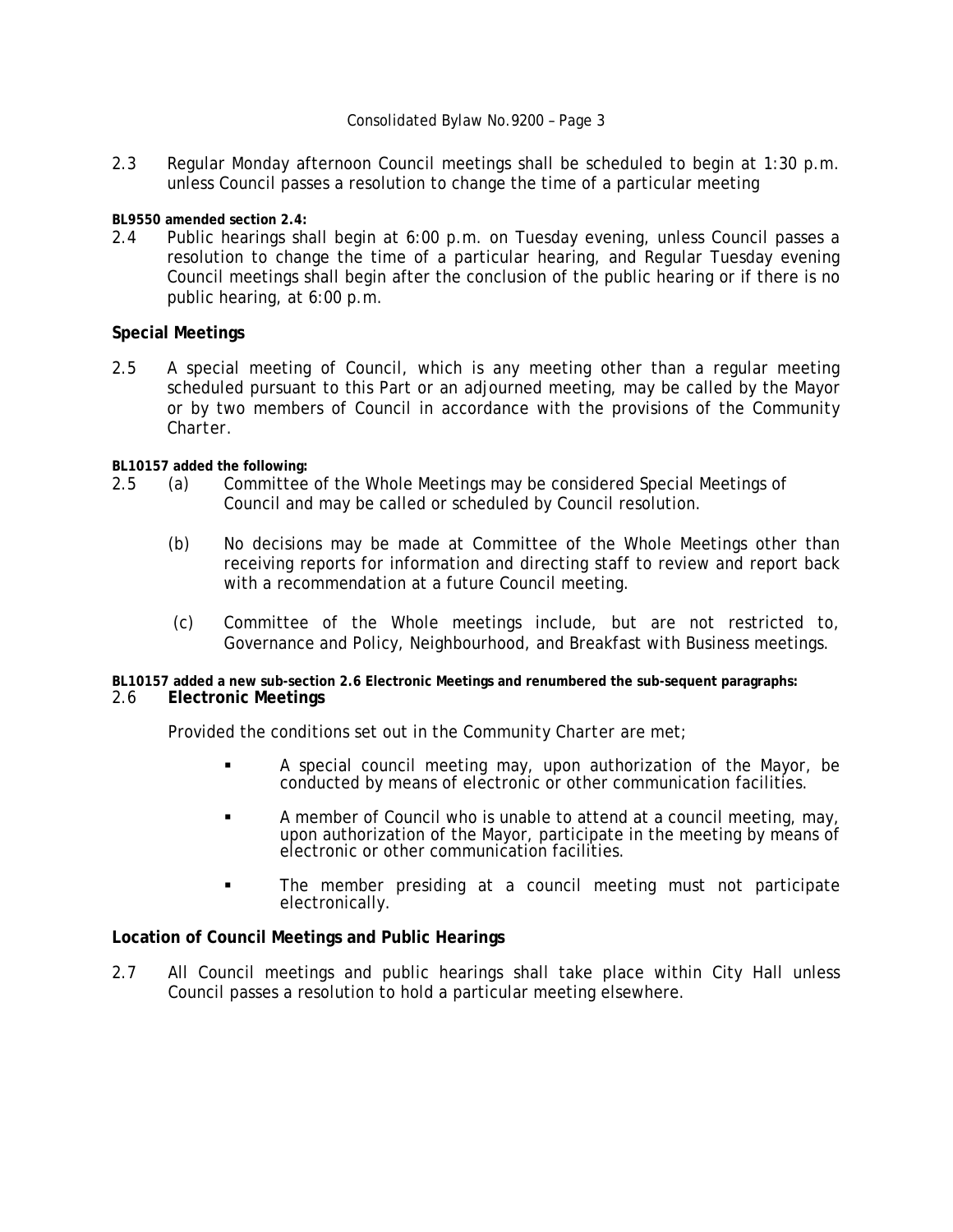## **Notice of Regular Council Meetings and Public Hearings**

2.8 The annual schedule of regular Council meetings, established pursuant to subsections 2.2(a) and (b) of this bylaw, shall be available to the public through posting on the Notice Board, and notice of the availability of the schedule shall be advertised by January  $15<sup>th</sup>$  in each year in accordance with the public notice provisions set out in the *Community Charter*.

**BL10326 amended sub-section 2.9:** 

- 2.9 At least forty-eight (48) hours before a regular Council meeting or public hearing the City Clerk must give notice of the meeting or hearing agenda, including confirmation of the time, place, and date, by:
	- (a) posting the agenda on the Notice Board at City Hall;
	- (b) leaving copies of the agenda at a public counter at City Hall for distribution to members of the public as requested; and
	- (c) providing a paper or electronic copy to each member of Council.
- 2.10 The Office of the City Clerk shall also endeavour to post agendas on the City's internet web site.

## **Notice of Special Council Meetings**

- 2.11 At least 24 hours before a special Council meeting the City Clerk must give notice of the meeting, including the time, place, and date, and a general description of the purpose of the meeting, in the same manner as provided for agendas in section 2.8 of this bylaw.
- 2.12 Each copy of a notice of a special Council meeting must be signed by the Mayor or the City Clerk.
- 2.13 Notwithstanding sections 2.10 and 2.11, notice of a special Council meeting may be waived by unanimous vote of all Council members.

## **PART 3 – DESIGNATION OF A MEMBER TO ACT IN PLACE OF THE MAYOR**

3.1 At least once during each term of Council, Council must from amongst its members designate Councillors to serve on a rotating basis as the member responsible for acting in the place of the Mayor when the Mayor is absent or otherwise unable to act, or when the office of the Mayor is vacant.

**BL10649 amended Section 3.2:** 

3.2 Each Councillor designated under section 3.1 of this bylaw must fulfill the responsibilities of the Mayor in his or her absence, and shall have the same powers and duties as the Mayor during a period of service as Deputy Mayor.

**BL10649 amended Section 3.3:** 

3.3 If both the Mayor and the member designated under section 3.1 are absent or otherwise unable to act, the member who is next on the rotation shall be the Deputy Mayor.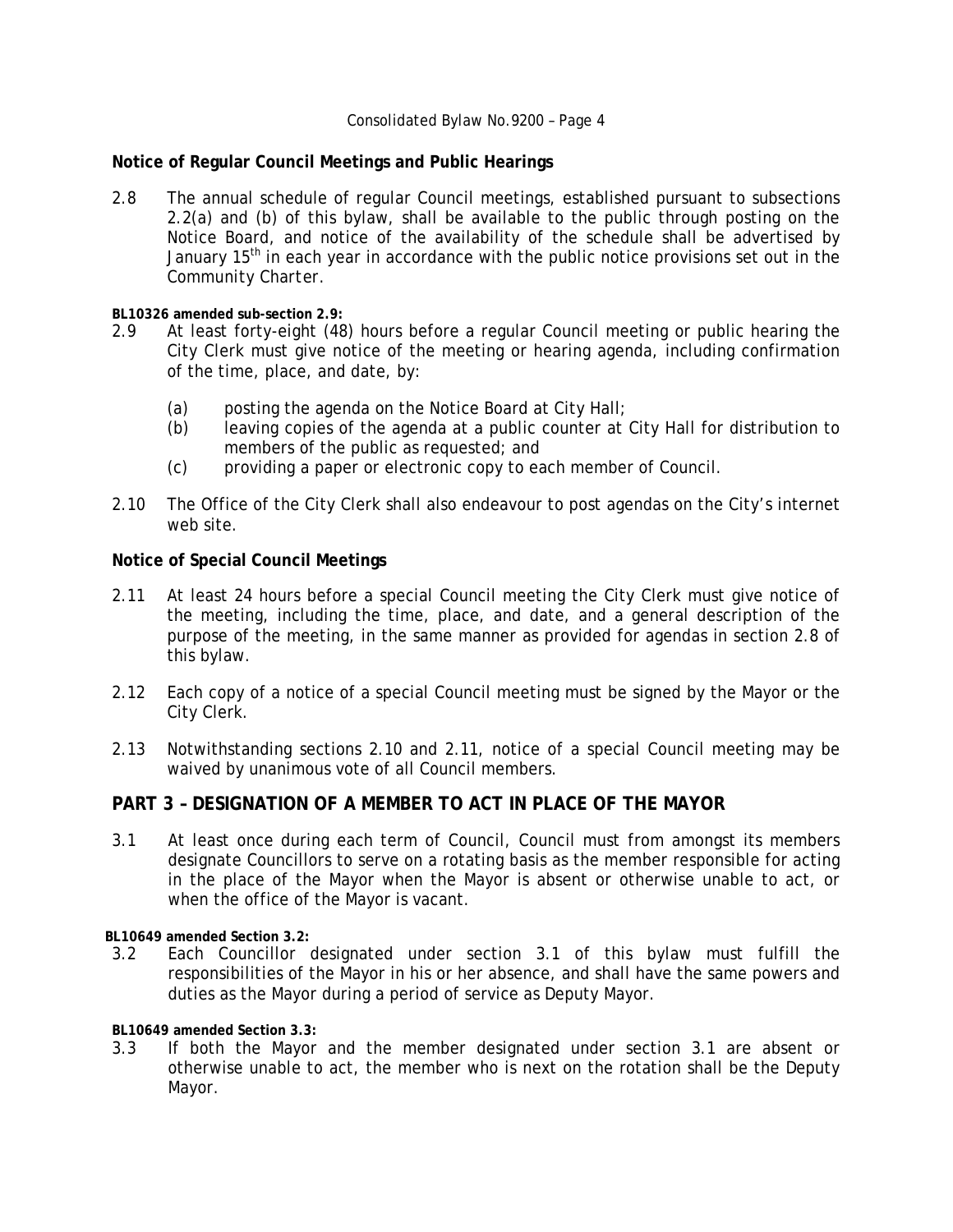## **PART 4 – PUBLIC ATTENDANCE AT COUNCIL MEETINGS**

**BL10326 replaced in its entirety PART 4 – PUBLIC ATTENDANCE AT COUNCIL MEETINGS:** 

#### **Meetings to be Open to the Public**

4.1 Unless a meeting or part of a meeting is authorized to be closed to the public by the *Community Charter*, all meetings of Council shall be open to the public.

#### **Visitors and Delegations to Council**

4.2 A person, other than a Council member or an officer or employee of the City, shall only address Council during a meeting if that person is providing a report or presentation that has been scheduled to the agenda for the meeting, or if Council has passed a resolution to hear from that person at that time.

#### **Public in Attendance Presentations to Council (General)**

- 4.3 A person who is not an officer or employee of the City, who wishes to have a report or presentation scheduled to a Council meeting agenda, shall request the same through the Office of the City Clerk and include:
- (a) the name(s) of the person(s) who would be making the report or presentation if approved (referred to as a "delegation"), and
- (b) a copy of the report or presentation in written form. The written submission must clearly state any requests being made of Council and any recommended Council resolutions.
- 4.4 Requests dealing with a matter that is outside the jurisdiction of the City of Kelowna shall be refused.
- 4.5 So long as a request deals with a matter that is within the jurisdiction of the City Kelowna, and is received in accordance with section 4.3 of this bylaw, the Office of the City Clerk shall handle such a request by recommending to the City Manager one or more of the following actions:
	- (a) that the request be referred to the appropriate City staff member or department, if the request is operational in nature;
	- (b) that the person(s) making the request be encouraged to contact members of Council directly with the concerns raised;
	- (c) that the request be referred to a Council committee or advisory body; or
	- (d) that the request be granted and the delegation be scheduled to the next available meeting agenda.
- 4.6 A person who is not an officer or employee of the City shall be limited to 10 (ten) minutes to make his or her presentation to Council, but may be asked to take additional time to respond to any questions from Council and may include additional information if necessary in the copy of the report or presentation submitted to the Office of the City Clerk prior to agenda preparation for the relevant meeting.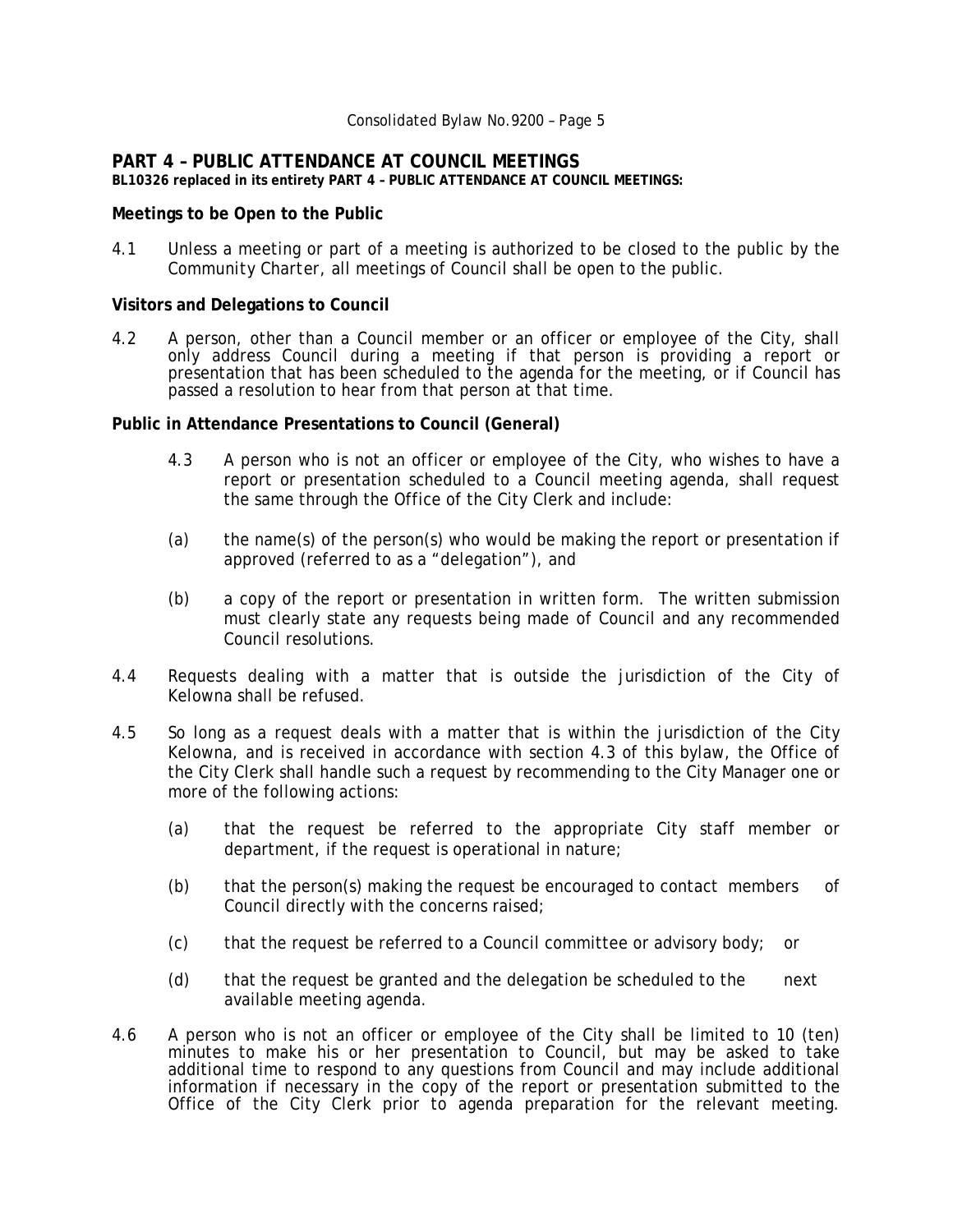#### **Proceedings at Regular Meetings (morning)**

- 4.7 Written correspondence addressed to Council which is related to a special community request, may be placed on the agenda under 'Issues Arising from Correspondence & Community Concerns' following the request of a member of Council.
	- (a) Written correspondence addressed to Council which relates to matters thatfall within the scope of responsibility of a particular City department will be referred directly to the Director of that department by the City Manager.

#### **Proceedings at Regular Meetings (afternoon)**

- 4.8 The following person(s) shall be permitted the opportunity to make a presentation to<br>Council, to a maximum of five (5) minutes, to express their views regarding an Council, to a maximum of five  $(5)$  minutes, to express their application under consideration by Council on a Regular Monday meeting agenda:
	- (a) the owner or applicant, or their representative, whose Land Use development application has received a negative recommendation by staff, or
	- (b) any tenant(s) or their representative who deem their interest to be affected by a multiple housing strata conversion application.

#### **Proceedings at Committee of the Whole Meetings**

- 4.9 A delegation may be invited by Council to appear at a Committee of the Whole Meeting to speak to an agenda item, with a presentation time limit set by Council.
- 4.10 Public input may be permitted on an item scheduled to an open Committee of the Whole agenda, to a maximum of five (5) minutes per person, group, organization, body or delegation. Public input is not permitted on any items not on the Committee of the Whole agenda.

#### **Proceedings at Public Hearings**

- 4.11 All persons with an interest in the proposed bylaw which is the subject of the public hearing shall be afforded a reasonable opportunity to be heard or to present written submissions on matters contained in the bylaw, after first identifying themselves by stating their name and address, and the name and address of the person or body they represent (if applicable).
- 4.12 The City Clerk shall make available to each member of Council before the public hearing a copy of any correspondence pertaining to the subject of the public hearing that has been received after the date of required statutory notification of the public hearing. All correspondence or information received prior to that date shall be available through the Land Use Management Department.
- 4.13 The Mayor or presiding member shall only entertain submissions that are germane to the purpose of the proposed bylaw under discussion.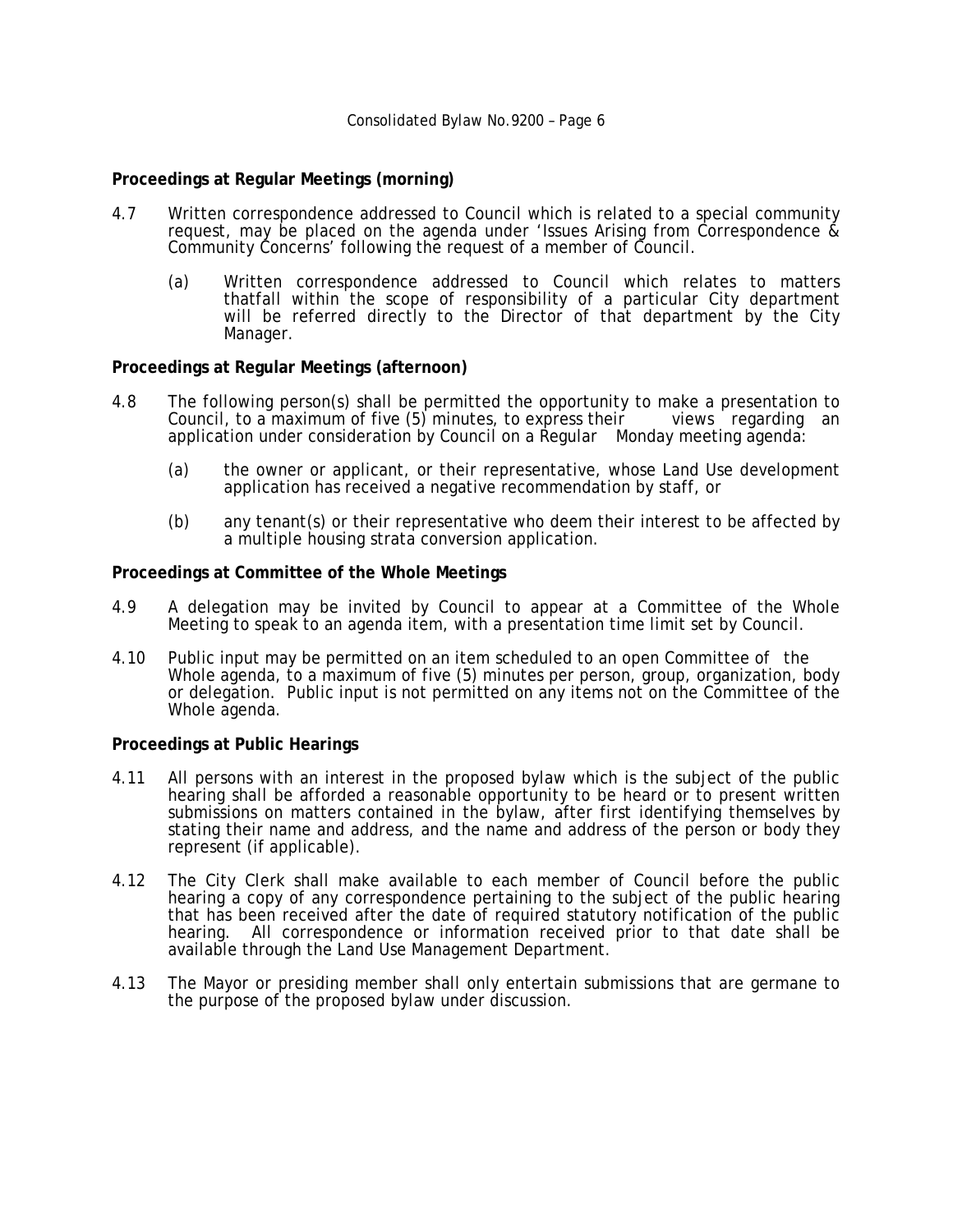- 4.14 Presentations by an owner or applicant shall be limited to a maximum of fifteen (15) minutes. Owners or applicants who have additional information that they are not able to include within that time frame shall be encouraged to provide the additional information in writing, and if possible electronically, to the Office of the City Clerk by 12:00 pm (noon) on the Wednesday preceding the public hearing so that the information can be copied to Council as part of the agenda package.
- 4.15 Presentations by members of the public shall be limited to a maximum of five (5) minutes each. If a person has additional information that he is unable to provide within that time frame, he shall be given further opportunities to address Council after all other interested members of the public have been heard a first time. Without limiting the opportunity provided for in section 4.11 of this bylaw, speakers shall be encouraged to confine their comments to new information.

**BL10649 amended Sub-Section 4.16:** 

4.16 Presentations by representatives of Resident Associations shall be limited to a maximum of ten (10) minutes each. If a person has additional information that he is unable to provide within that time frame, he shall be given further opportunities to address Council after all other interested members of the public have been heard a first time. Without limiting the opportunity provided for in section 4.11 of this bylaw, speakers shall be encouraged to confine their comments to new information.

**BL10649 amended Sub-Section 4.17:** 

The owner or applicant shall be given an opportunity limited to responding to comments or questions raised during the public hearing only before the hearing is closed on their application. The response shall be limited to a maximum of ten  $(10)$ minutes.

**BL10649 added Sub-Section 4.18:** 

Notwithstanding time limits for presentations set out in sections 4.14, 4.15, 4.16 and 4.17 of this bylaw, Council may ask questions of any presenter and of staff for clarification purposes. Debate on the bylaw shall take place at a regular meeting of Council following the public hearing when the bylaw is presented for reading consideration.

## **PART 5 – RULES OF PROCEDURE AT COUNCIL MEETINGS**

#### **Agenda Preparation and Order of Proceedings**

5.1 Prior to each meeting of Council the City Clerk shall prepare an agenda for approval by the City Manager of all items to be considered by Council at the meeting

**BL10326 amended sub-section 5.2:**

- 5.2 All items or reports for the agenda of a meeting of Council, other than a special Council meeting, must be delivered to the City Clerk prior to 12:00 pm (noon) on the Wednesday preceding a Monday or Tuesday meeting. Any item not delivered complete and in an agenda-ready format by that deadline shall be held to the next meeting of Council, unless approved as a late item by the City Manager.
- 5.3 A late item may be approved for addition to an agenda by the City Manager, or by resolution of Council, if the subject matter is of an urgent nature such that the item cannot be held to the next meeting of Council.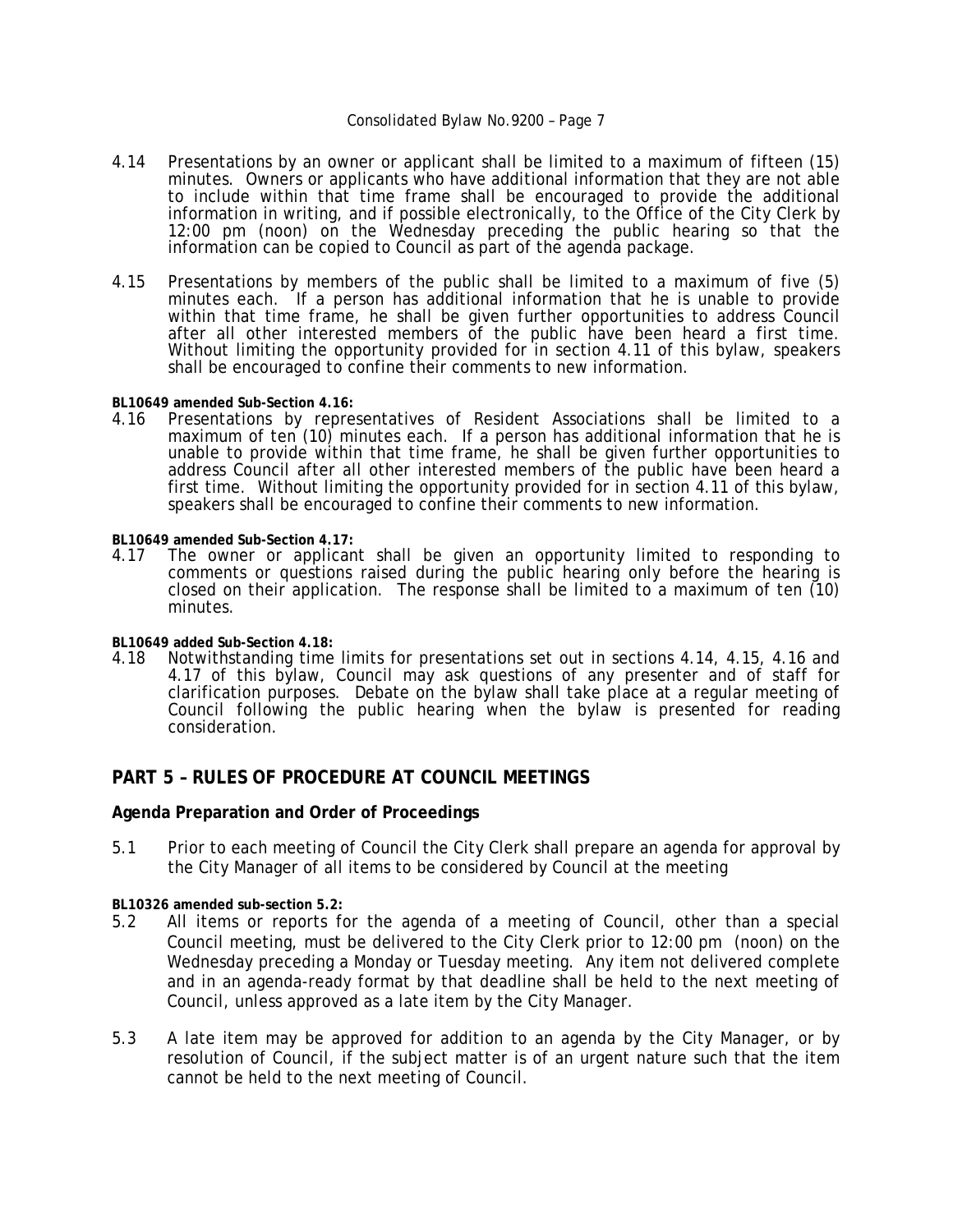**BLBL9820, BL10157, BL10326 and BL10649 amended sub-section 5.4:** 

- 5.4 The agendas for all regular and special Council meetings shall contain the following matters where there are items pertaining to them, and in the order in which they are listed:
	- (a) Monday Regular Meeting (morning)
		- **Call to Order**
		- **ISSUES Arising From Correspondence & Community Concerns**
		- **Reports**
		- Resolution to approve those items on the agenda proposed for a closed meeting pursuant to the *Community Charter* and to close the meeting to the public
		- Closed session
		- **Termination**
	- (b) Monday Regular Meeting (afternoon)
		- Call to Order
		- **Example 2** Confirmation of Minutes
		- **Public in Attendance**
		- Committee Reports
		- **Unfinished business**
		- **Development application reports**
		- **Bylaws for Adoption (zoning and development related)**
		- **Non-development application reports**
		- Bylaws for Adoption (other than zoning and development related)
		- **Resolutions**
		- **Mayor and Councillor Items**
		- **Termination**
	- (c) Tuesday Regular Meeting (following Public Hearing, if applicable)
		- **Call to order**
		- **Prayer**
		- **Example 2** Confirmation of minutes
		- **Bylaws considered at public hearing**
		- **Liquor license application reports**
		- Development permit, development variance permit and Provincial Referral Reports
		- Reports
		- **Resolutions**
		- **Reminders**
		- **Example Termination**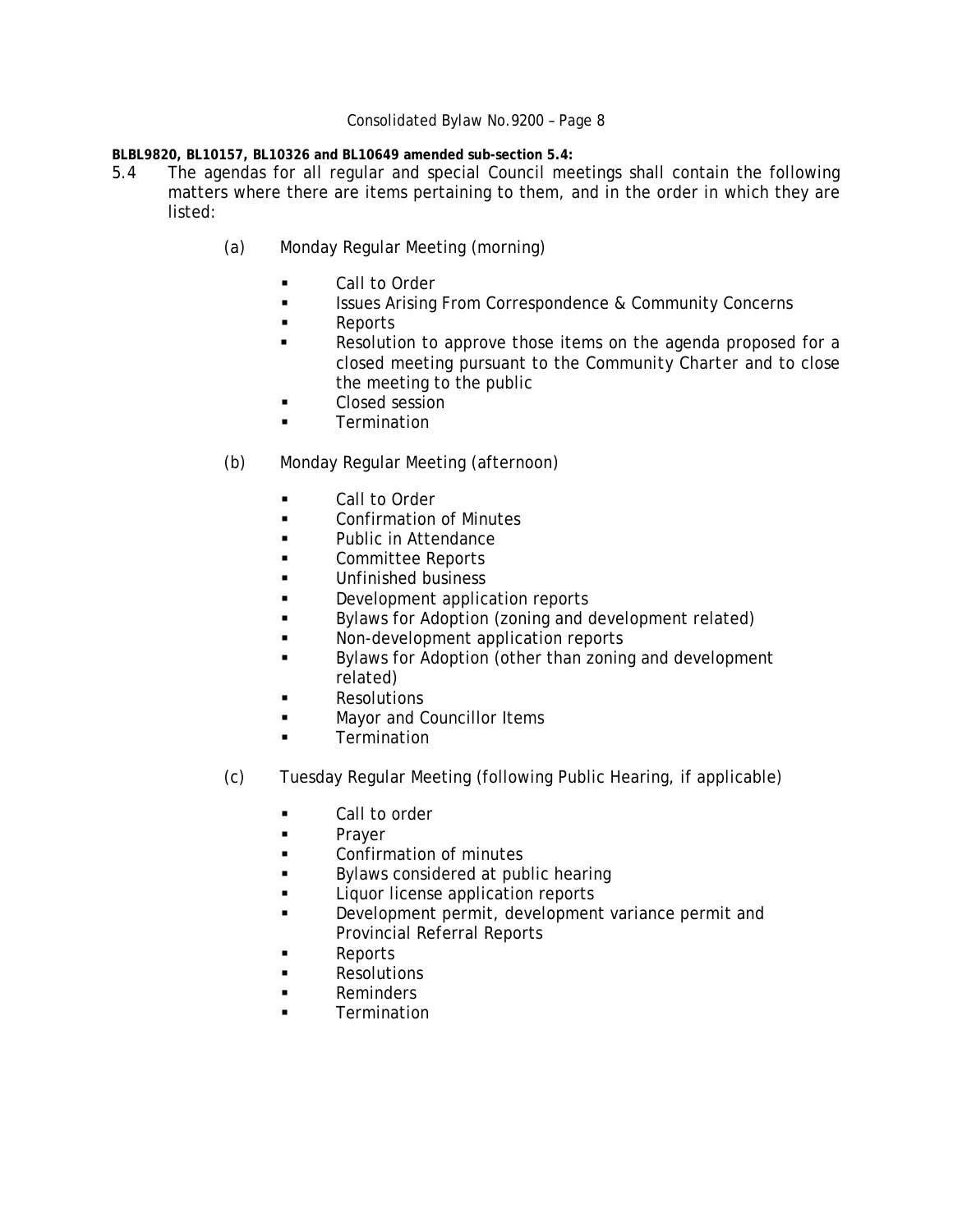- (d) Public Hearing
	- Reading or summarizing the notice of public hearing
	- **Staff presentation**
	- Summarizing any correspondence received in relation to the item being heard
	- Presentation by owner or applicant
	- Call for any person to speak or to present a written submission in relation to the item being heard
	- Applicant to respond to concerns raised by speakers or Council
	- **Termination**
- (e) Committee of the Whole Meeting
	- **Call to Order**
	- **Unfinished Business**
	- **Public Input/Staff presentation**
	- Resolution to approve those items on the agenda proposed for a closed meeting to the Community Charter and to close the meeting to the public
	- **Closed session**
	- **Termination**
- 5.4 No Council meeting or public hearing may start or continue past 11:00 p.m. unless Council passes a resolution to start or continue that meeting past that time.
- 5.5 Council may proceed with an item of business at a regular Council meeting in the absence of the Council member in whose name the business is listed on the agenda only if that member has given written permission for another member to proceed with that business.

**BL10326 amended sub-section 5.7:**

5.6 During the agenda item "Mayor and Councillor Items" members of Council may make motions, introduce new business, pose inquiries and make suggestions upon being recognized by the presiding member. Items of new business which are not included in the agenda and are of a complex nature or that may affect existing City bylaws or policies shall be introduced as a "Notice of Motion" for placement on an agenda for a future meeting. Other items of new business which are not of a complex nature may be accepted as verbal reports from any member of Council. Members of Council who request that a letter of appreciation be sent on behalf of the Council shall be responsible for preparing a draft of the letter for signature by the Mayor.

## **Quorum**

5.7 As soon after the time specified for a Council meeting as there is a quorum present, the Mayor, if present, must take the chair and call the meeting to order. Where the Mayor is absent, the Council member designated in accordance with this bylaw to act in the Mayor's place for that meeting must take the chair and call the meeting to order.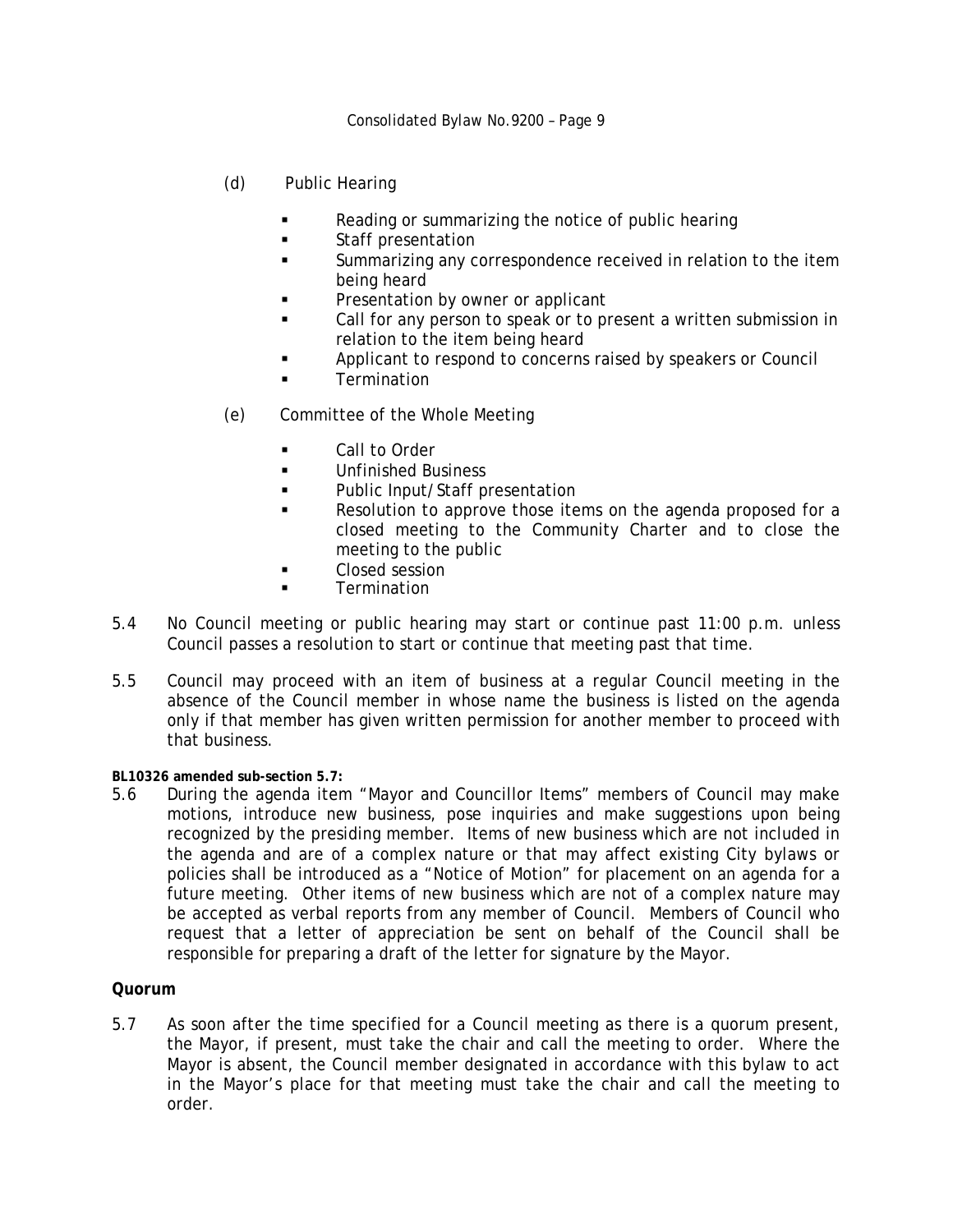**BL10326 amended sub-section 5.9:**

5.8 If a quorum of Council is present, but neither the Mayor nor the Council member designated in accordance with this bylaw to act in the Mayor's place for that meeting is present within fifteen (15) minutes of the time specified for the Council meeting, the City Clerk shall call the meeting to order and the members of Council present shall choose one among them to preside at the meeting.

**BL10326 amended sub-section 5.10:** 

5.9 If there is no quorum of Council present within fifteen (15) minutes of the time specified for the Council meeting, the City Clerk shall record the names of the members present and those absent and shall adjourn the meeting to the next regular scheduled meeting.

#### **Voting at Meetings**

- 5.10 If a Council member considers that he or she is not entitled to participate in the discussion of a matter and to vote on a question in respect of a matter because of a conflict of interest, he shall conduct himself in accordance with the law, including with the provisions of the *Community Charter*.
- 5.11 When debate on a matter is closed and Council is ready to vote, the presiding member must put the matter to a vote by asking who is in favour of the question, and then who is opposed.
- 5.12 Voting shall be by show of hands or by electronic vote, if facilities are so provided, and a member of Council shall not cross or leave the room, make a noise or other disturbance, or interrupt the voting procedure except to raise a point of order.
- 5.13 After the presiding member has finally put the question to a vote, a member of Council shall not speak to the question or make a motion concerning it. The presiding member's decision as to whether a question has been finally put is conclusive.
- 5.14 Should the votes on a question, other than an appeal of a decision of the presiding member on a point of order, be equal for and against, the motion is defeated.
- 5.15 The presiding member must declare the result of the voting by stating whether the motion is carried or is defeated.

#### **Points of Order**

- 5.16 Without limiting the presiding member's duty pursuant to section 132(1) of the *Community Charter*, the presiding member must apply the correct procedure to a motion:
	- (a) if the motion is contrary to the rules of procedure in this bylaw; and
	- (b) whether or not another Council member has raised a point of order in connection with the motion.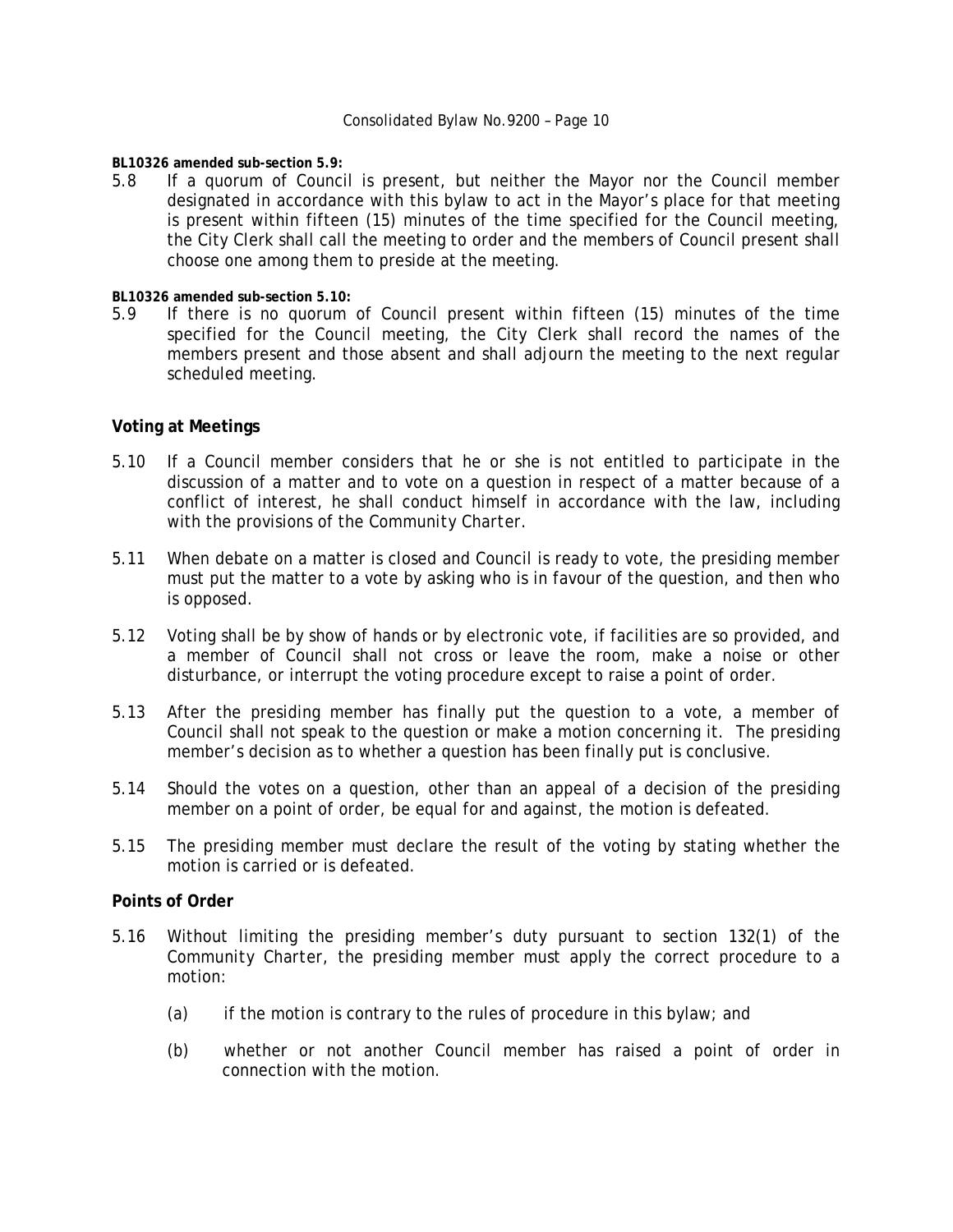- 5.17 When the presiding member is required to decide a point of order:
	- (a) the presiding member must cite the applicable rule or authority if requested by another Council member, and another member shall not question or comment on the rule or authority cited by the presiding member; or
	- (b) the presiding member may reserve the decision until the next Council meeting.
- 5.18 A member of Council may appeal the decision of the presiding member in accordance with section 132 of the *Community Charter*.

#### **Conduct and Debate at Meetings**

5.19 A member shall speak at a Council meeting only after being recognized by the presiding member, except to raise a point of order.

#### **BL10649 amended Sub-Section 5.20:**

- 5.20 Members shall address other members of Council by their title and their surname, as applicable (for example, Mayor \_\_\_\_\_\_\_\_\_ or Deputy Mayor \_\_\_\_\_\_\_\_\_ or Councillor  $\rule{1em}{0.15mm}$ .
- 5.21 No member shall interrupt another member who is speaking, except to raise a point of order, and members shall at all times use respectful language and shall not use offensive gestures or signs.
- 5.22 A member of Council may require the question being debated at a Council meeting to be voted upon at any time during the debate so long as this does not interrupt another member who is speaking.
- 5.23 Members of Council may be limited to speaking once only in connection with a single question, by the presiding member, except to reply to debate on a substantive motion which the member has made.
- 5.24 Despite section 4.1 of this bylaw, the Mayor or presiding member at a Council meeting may expel and exclude from any Council meeting a person, including another Council member, which the Mayor or presiding member considers is engaging in inappropriate conduct.

#### **Motions Generally**

5.25 Council may debate and vote on a motion only if it is first made by one Council member and then seconded by another.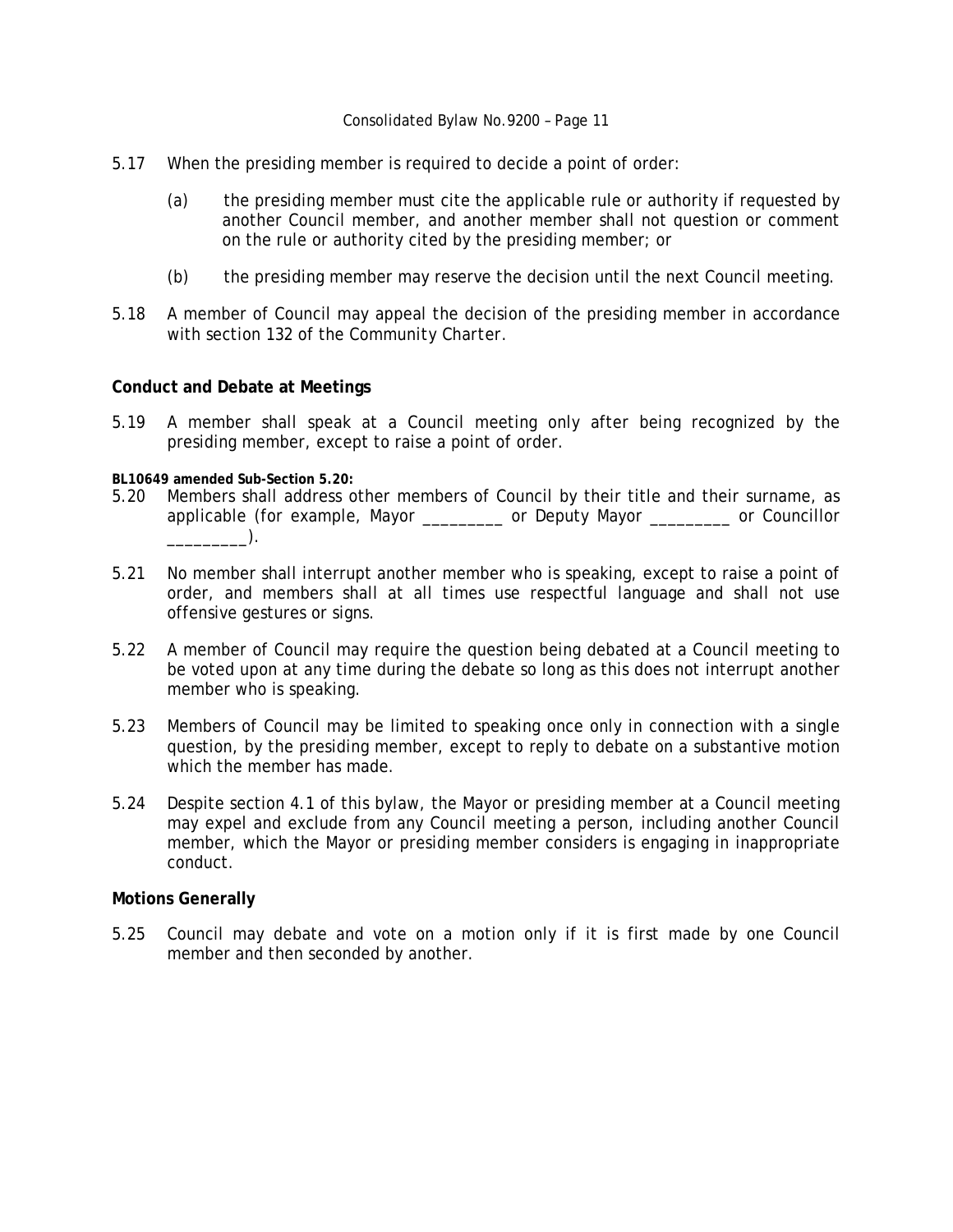- 5.26 The following motions are not amendable nor debatable:
	- $(a)$  to table the main motion;
	- (b) to defer the main motion, either indefinitely or to a specified time;
	- (c) to move the previous question; or
	- (d) to adjourn.
- 5.27 Council must vote separately on each distinct part of a question that is under consideration at a Council meeting if requested by a Council member.

#### **Amendments Generally**

- 5.28 A Council member may without notice move to amend a motion that is being considered at a Council meeting.
- 5.29 A proposed amendment must be reproduced in writing by the mover if requested by the presiding member.
- 5.30 A proposed amendment must be decided or withdrawn before the motion being considered on the main question is put to a vote, unless there is a call for the main question.
- 5.31 An amendment may be amended once only.
- 5.32 A motion to amend that has been defeated by a vote of Council cannot be proposed again.

#### **Reconsideration**

- 5.33 The Mayor may require the Council to reconsider and vote again on a matter that was the subject of a vote, in accordance with section 131 of the *Community Charter*.
- **BL10326 amended sub-section 5.35:**
- 5.34 Council may, within one (1) month of a Council decision, consider a motion to reconsider a matter, and if adopted, the same terms and conditions as set out in section 131 of the *Community Charter* apply as if the Mayor had required the reconsideration.
- 5.35 A vote to reconsider a matter, whether affirmative or negative, must not be reconsidered.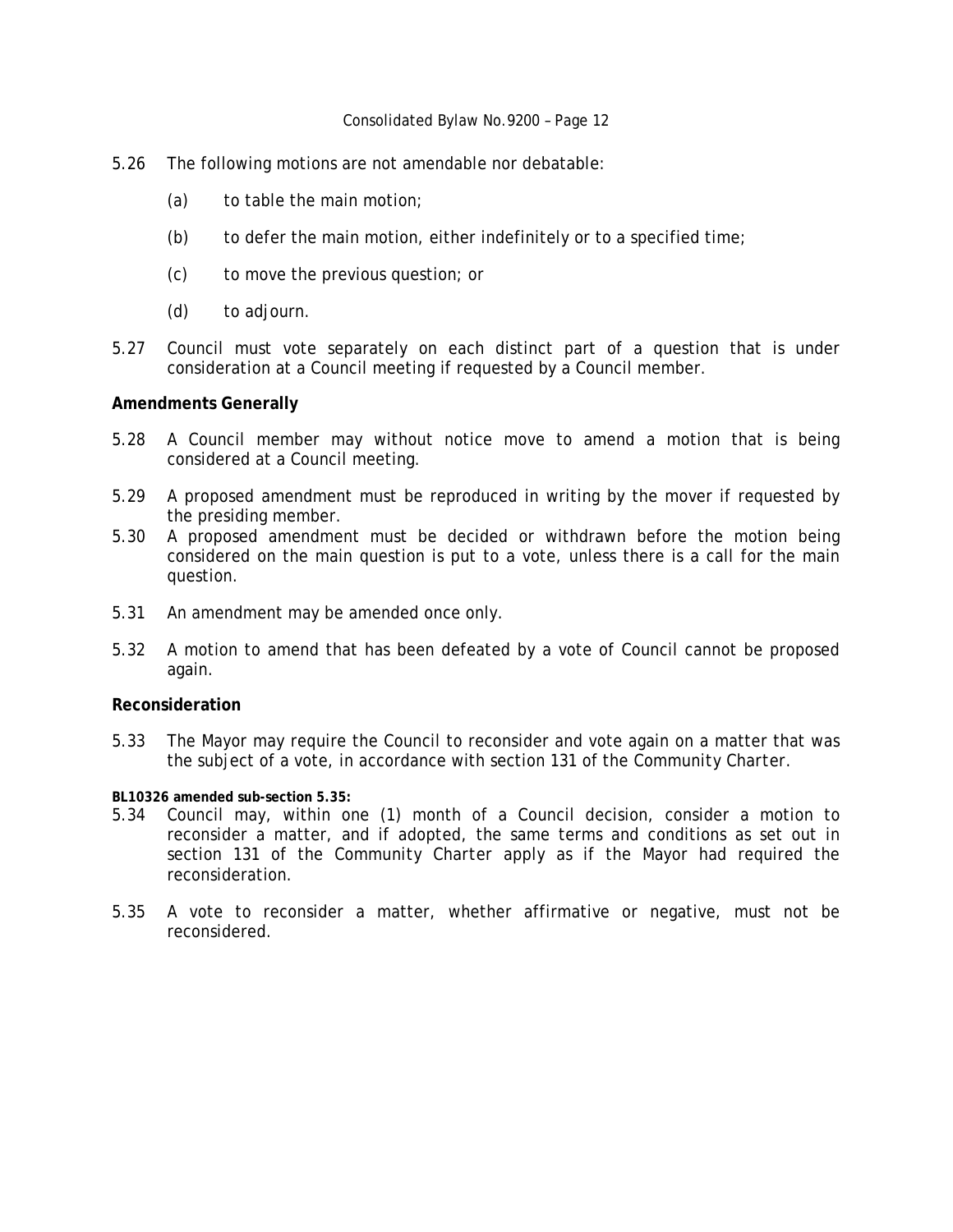## **Privilege**

- 5.36 In this section, a matter of privilege refers to any of the following motions:
	- (a) to fix the time to adjourn;
	- (b) to adjourn;
	- (c) to recess;
	- (d) to raise a question of privilege of Council; and
	- (e) to raise a question of privilege of a member of Council.
- 5.37 A matter of privilege must be immediately considered when it arises at a Council meeting.
- 5.38 For the purposes of section 5.38, a matter of privilege listed in section 5.37 has precedence over those matters listed after it.

## **PART 6 – MINUTES**

- 6.1 Minutes of the proceedings of Council must be legibly recorded, certified as correct by the City Clerk, and signed by the Mayor or other member presiding at the meeting or at the next meeting at which the minutes are adopted.
- 6.2 Subject to section 6.3 of this bylaw, the minutes of the proceedings of Council must be open for public inspection at City Hall during regular office hours.
- 6.3 Section 6.2 of this bylaw does not apply to minutes of a Council meeting, or part of a meeting, from which persons were excluded pursuant to section 4.1 of this bylaw.

#### **PART 7 – BYLAWS**

#### **Copies of Proposed Bylaws to Council Members**

7.1 A proposed bylaw may be introduced at a Council meeting only if a true copy of it has been made available to each Council member and the City Manager prior to the Council meeting, or if all Council members unanimously agree to waive this requirement.

#### **Form of Proposed Bylaws**

7.2 A bylaw must be printed, have a distinguishing name and a distinguishing number, and must be divided into sections.

#### **Reading Consideration of Proposed Bylaws**

- 7.3 Council must consider a proposed bylaw at a Council meeting either:
	- (a) separately when directed by the presiding member or requested by another Council member, or
	- (b) jointly with other proposed bylaws in the sequence determined by the presiding member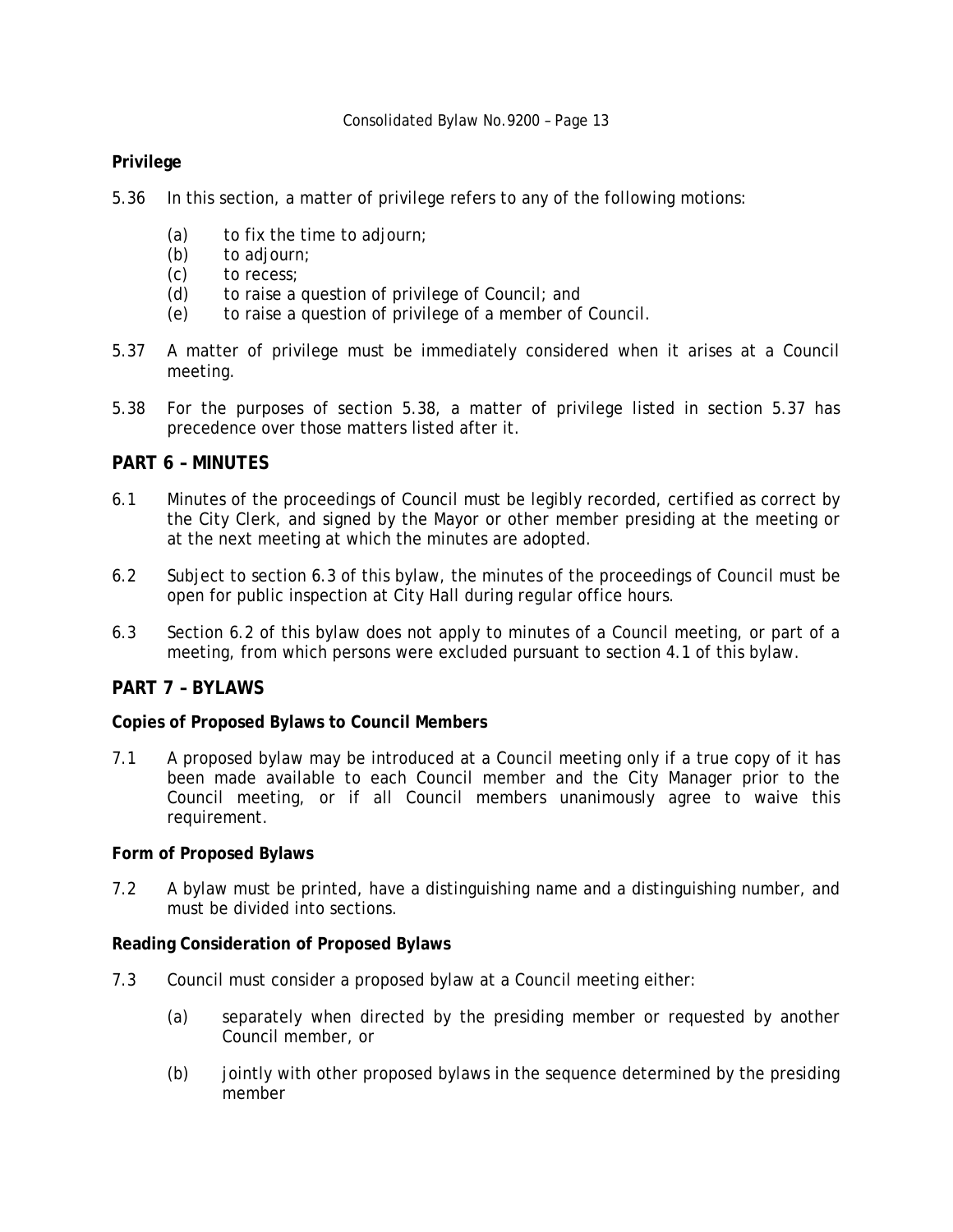- 7.4 The presiding member of a Council meeting may read, or have the City Clerk read, a synopsis of each proposed bylaw or group of bylaws and may then either request a motion or read a motion which has already been submitted that the proposed bylaw or group of bylaws be read.
- 7.5 A proposed bylaw may be debated and amended at any time during the first three readings unless prohibited by the *Community Charter*.
- 7.6 Each reading of a proposed bylaw must receive the affirmative vote of a majority of Council members present, unless the *Community Charter* or the *Local Government Act* requires otherwise.

#### **Bylaws must be Signed**

- 7.7 After a bylaw is adopted and signed by the City Clerk and the presiding member of the Council meeting at which it was adopted, the City Clerk must have it placed in the City's records for safekeeping and endorse upon it:
	- (a) the City's corporate seal, and
	- (b) the dates of its readings, adoption and any required approvals that have been obtained.

## **PART 8 – RESOLUTIONS**

#### **Copies of Proposed Resolutions to Council Members**

8.1 A proposed resolution may be introduced at a Council meeting only if a true copy of it has been made available to each Council member and the City Manager prior to the Council meeting, or if all Council members unanimously agree to waive this requirement.

#### **Form of Proposed Resolutions**

8.2 A resolution must be printed and have a distinguishing number.

#### **Consideration of Proposed Resolutions**

8.3 The presiding member of a Council meeting may read, or have a staff member read, the proposed resolution and may then request a motion that the resolution be introduced.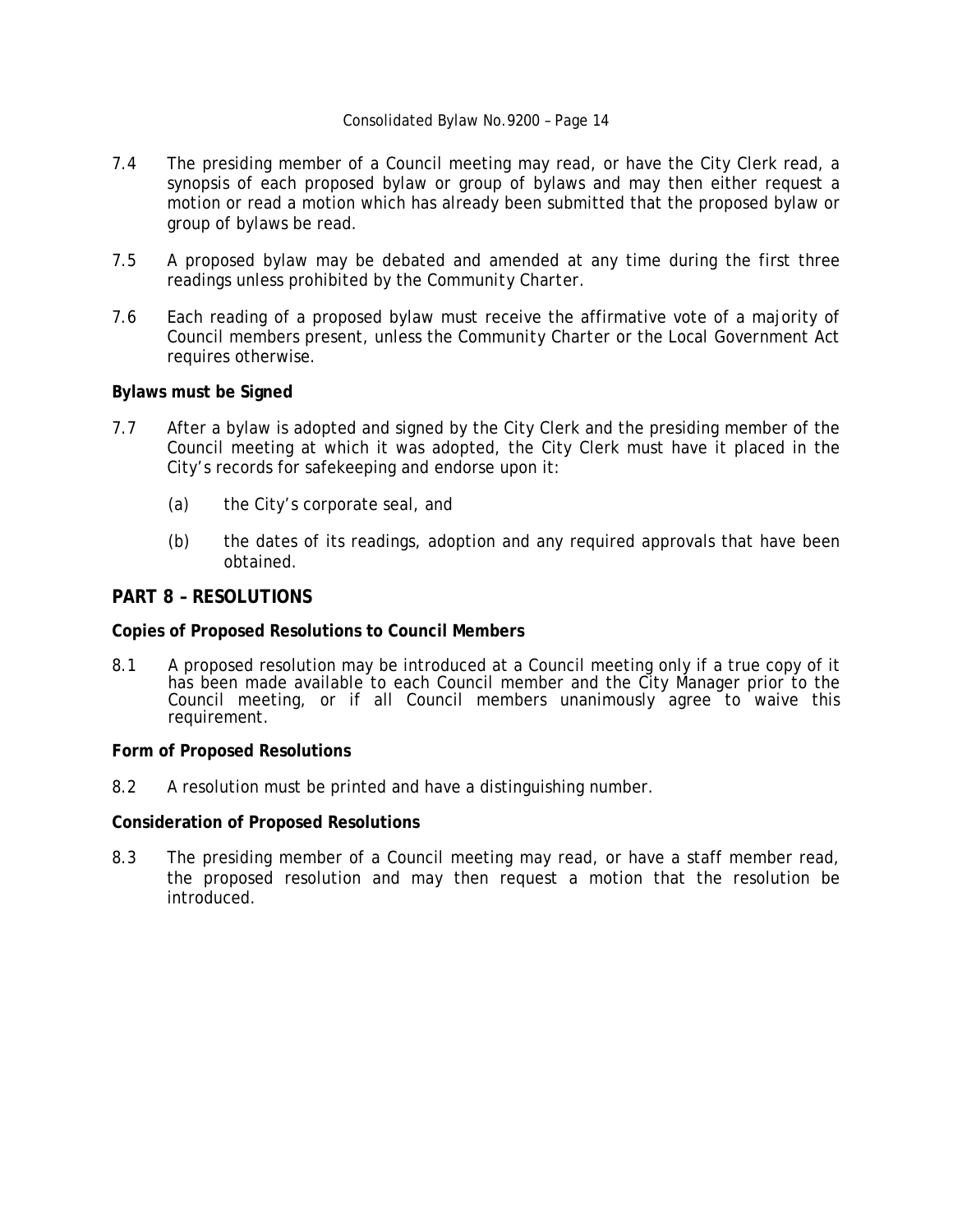## **PART 9 – COUNCIL COMMITTEES**

## **Establishment of Committees**

- 9.1 The Mayor or Council, may establish standing or select committees of Council, respectively, in accordance with the provisions of the *Community Charter*.
- 9.2 Council may establish other committees in accordance with the provisions of the *Community Charter*.

#### **Duties of Standing Committees**

- 9.3 Standing Committees must consider, inquire into, report on, and make recommendations to Council about any of the following:
	- (a) matters that are related to the general subject indicated by the name of the committee;
	- (b) matters that are assigned by Council;
	- (c) matters that are assigned by the Mayor.
- 9.4 Standing Committees must report and make recommendations to Council as required by Council or the Mayor.

#### **Duties of Select Committees**

- 9.5 Select Committees must consider, inquire into, report on, and make recommendations to Council about matters referred to the committee by Council.
- 9.6 Select Committees must report and make recommendations to Council as soon as possible, unless a date and time is established by Council.

#### **Duties of Other Committees**

**BL10326 amended sub-section 9.7:**

- 9.7 **Other Committees** must consider, inquire into, report on, and make recommendations to Council about matters referred to the committee by Council as defined by the Terms of Reference for that Committee.
- 9.8 **Other Committees** must report and make recommendations to Council at least annually as specified by the Terms of Reference or at the request of Council.

#### **Location and Schedule of Committee Meetings**

**BL10326 amended sub-section 9.9:**

9.9 Standing, select and other committees shall establish the location of their meetings by motion, with priority being given to holding meetings within City Hall whenever possible.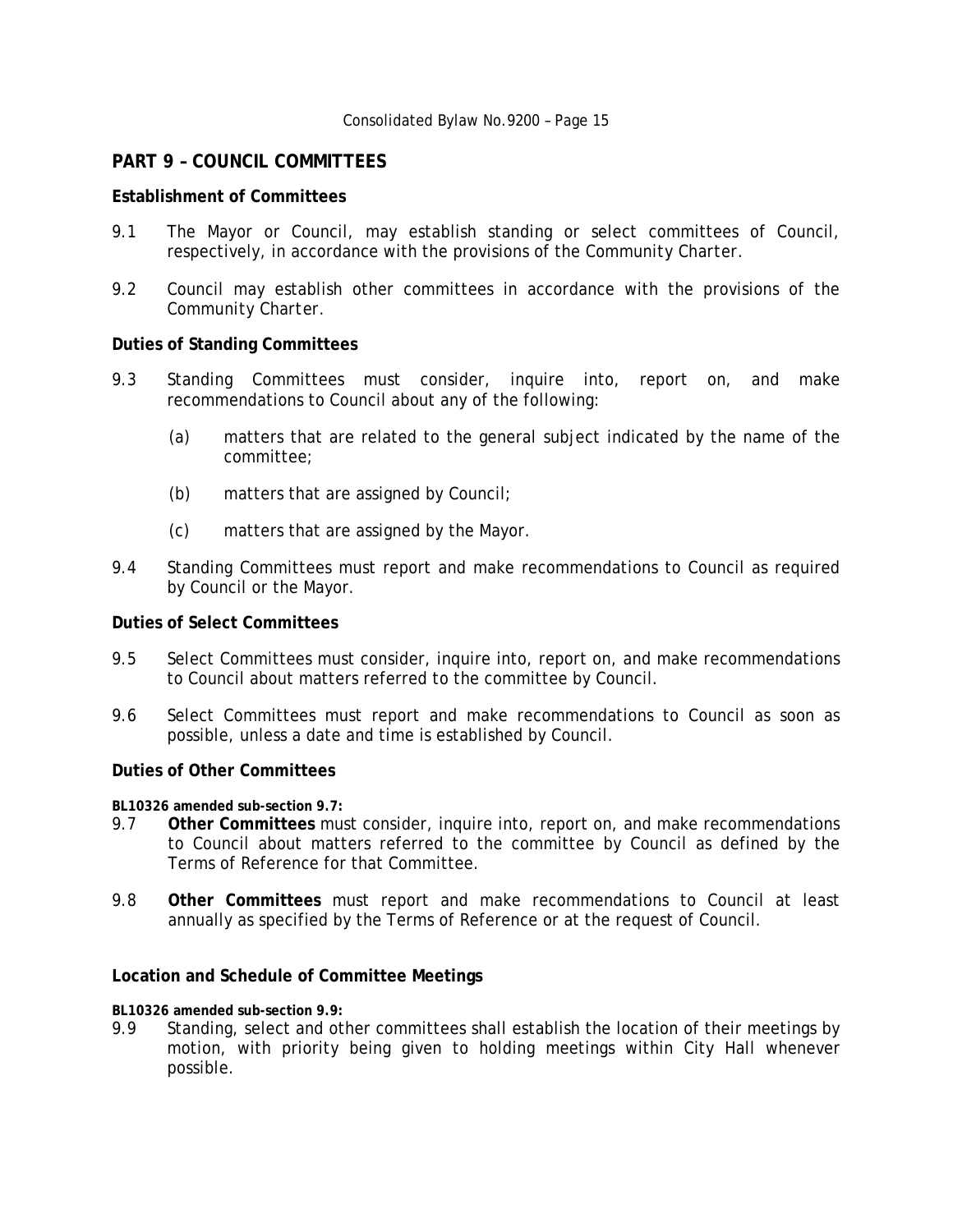- 9.10 At the first meeting after its appointment, a standing, select or other committee shall establish a regular schedule of meetings.
- 9.11 The chair of a standing, select or other committee may call a meeting in addition to the scheduled meetings or may cancel a meeting.

#### **Notice of Committee Meetings**

9.12 After a committee has established a regular schedule of meetings, including times, dates and places, notice of the schedule shall be given to each member of the committee.

**BL10326 and BL10649 amended sub-section 9.13:**

9.13 At least three (3) days before a regularly scheduled committee meeting, or at least one (1) day before an additionally scheduled committee meeting, publicnotice must be given of the time, place, and date of the meeting by way of a notice posted on the Notice Board at City Hall and posted on the City of Kelowna's website.

**BL10326 amended sub-section 9.14:**

9.14 At least three (3) days before a committee meeting, a copy of the agenda for the meeting must be delivered to each member of the committee.

#### **Attendance non-Committee Members at Committee Meetings**

**BL10326 replaced Attendance non-Committee Members at Committee Meetings** 

- 9.15 Council members who are not members of a committee may attend the meetings of the committee.
- 9.16 Unless a meeting or part of a meeting of a committee is authorized to be closed to the public by the *Community Charter*, all meetings of committees shall be open to the public.
- 9.17 A person, other than a Committee member or an officer or employee of the City, shall only address the committee during a meeting if that person is providing a report or presentation that has been scheduled to the agenda for the meeting, or if the committee has passed a motion to hear from that person at that time.

#### **Minutes of Committee Meetings**

- 9.18 Minutes of the proceedings of a committee meeting must be legibly recorded, signed by the chair or presiding member of the meeting, and open for public inspection in accordance with the requirements of the *Community Charter*.
- 9.19 Section 9.17 of this bylaw does not apply to minutes of a committee meeting, or part of a meeting, from which persons were excluded pursuant to section 9.16 of this bylaw.